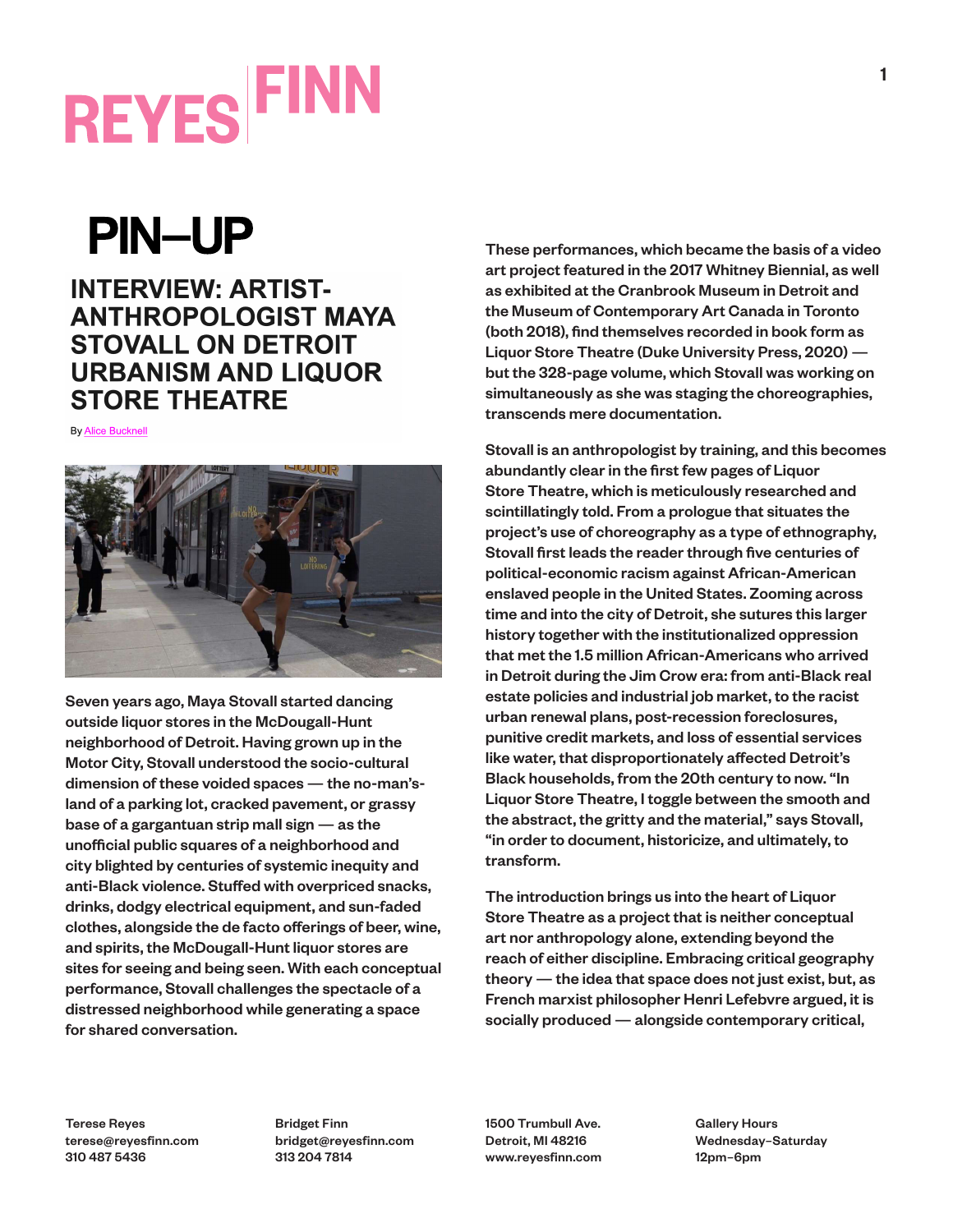Black, queer, feminist theory — including Roderick A. Ferguson, who assesses the fetishization of low-income and Black neighborhoods as necessarily perverse in an anti-Black American conscience — Liquor Store Theatre works across multiple channels. Stovall builds on a solid history of interdisciplinary approaches to the social sciences, citing experimental anthropologists Laurence Ralph, Deborah A. Thomas, Kathleen Stewart, and Zora Neale Hurston as key influences, critical geographers like David Harvey and Edward Soja, as well as theorists of desire, affect, and everyday life. But most of all, the project is shaped by Stovall's informants — the individuals who decided to approach her in one of the dozens of performances she staged throughout the years to strike up a conversation; strangers who, over the years, became close friends. The video recordings are just a fraction of the project.

Abandoning the ethnographic compulsion to document everything, Stovall suggests that the work of Liquor Store Theatre truly happens before the camera is switched on and after it's switched off. The politics of setting the stage for each performance and the conversations that happened with McDougall-Hunt residents rarely made it onto the films: jittery, five-minute-long scenes that reverberate with Detroit electronica mixed by music producer Todd Stovall (also Maya's husband). The publication of Liquor Store Theatre therefore becomes a space to unpack the true depth of the project, as well as a site for exploring Stovall's larger research methodology.



Artist-anthropologist Maya Stovall photographed by María José Govea

Alice Bucknell: To start off, how would you describe the premise of the *Liquor Store Theatre* project? What informed your interest in this particular neighborhood of Detroit at this point in time?

Maya Stovall: *Liquor Store Theatre* is a series of conceptual performances, videos, and conversations that unfold in McDougall-Hunt, in Detroit. I was born and raised in Detroit and my interest is informed by my connection to the city, and the fact my family on my mother's side has been in Detroit since the mid-19th century. A lot of the Detroit history this project works through is from a personal perspective — that's a fact but the work is fundamentally about cities, about time, about history, philosophy, political economy at scale.

Stepping back a little bit, Detroit is fundamentally an anti-Black, white suprematist city. Of course, this is the format of the U.S. at scale, in different ways through various intersecting structural forms. What I'm studying in this project is questions of power, structure, and history. I'm interested in the philosophical and metaphysical, and describe this combination of elements in the book as the "paradox of place"': or, how seemingly paradoxical outcomes on the surfaces of cities are actually the logical — although unjust — outcomes of the way that the surface of cognition and time are structured historically.

AB: In the publication you make reference to performance as a kind of ethnographic prompt. How do you understand the relationship between choreography and ethnography in Liquor Store Theatre?

MS: In thinking about performance as prompt, I'm interested in this abstract and surreal point of departure to study what is happening in the city at this moment in time. What are the political-economic forces — how are power and money organized? — these are structural, historical, systemic, empirical questions. I want to get at these questions from a point of departure that's weird, surprising, and abstracted. The position of an artist or anthropologist as extracting information from some kind of site or people or groups or subjects is an ongoing problem. Coming to terms with this problem, or using it as a framework or prompt, challenges the spectacle of a distressed economic neighborhood.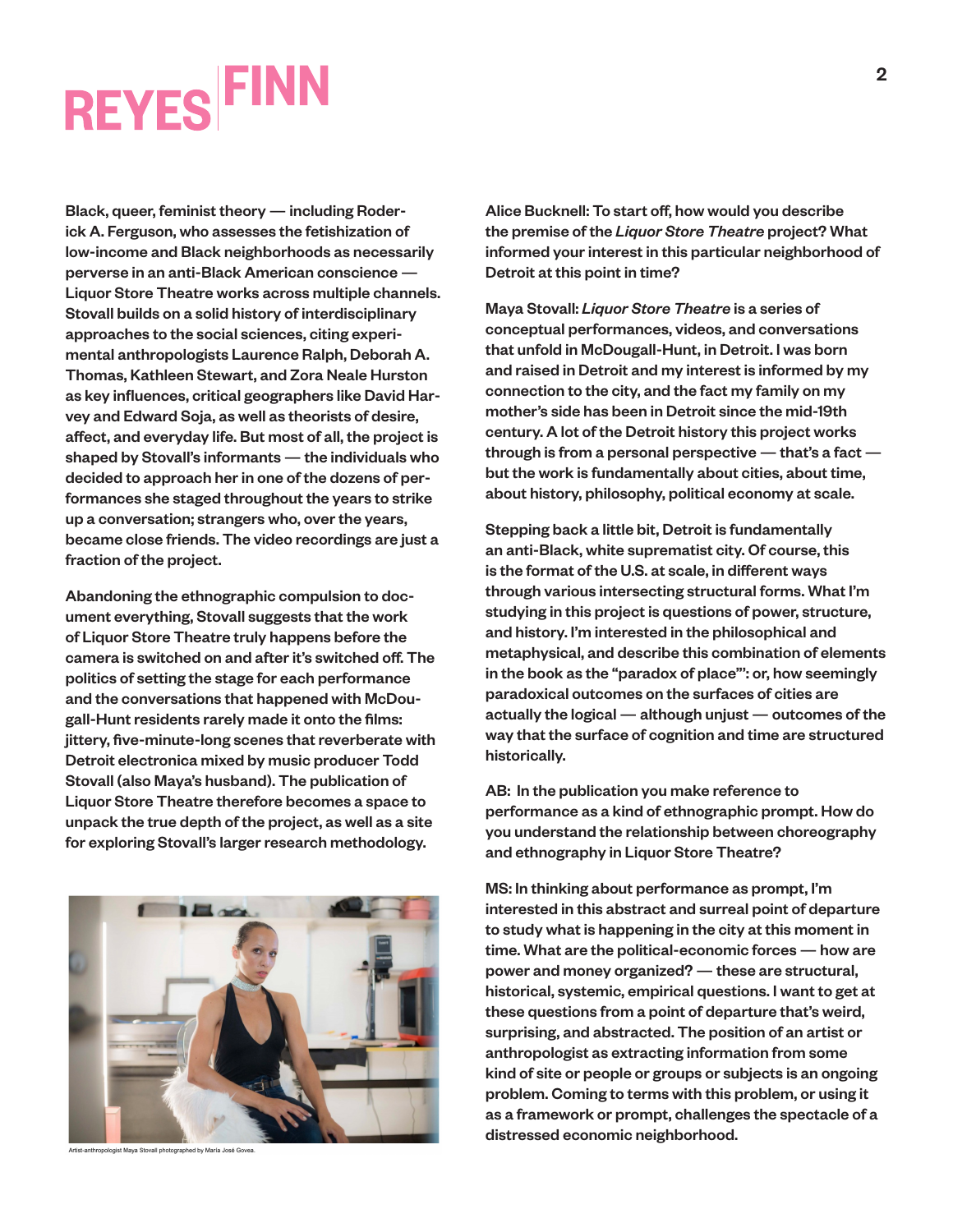Ultimately, Liquor Store Theatre is about pushing to its limit the idea of engaging people — I don't like to use that word — because I think this idea that there's somehow communities that are interested and available for someone to come and insert themselves and do an act of some sort is quite presumptuous. I like to foreground that awareness with this prompt. There's this excessiveness and absurdity of beginning a conversation with this conceptual act that I find compelling.

AB: What's your relationship to the project's informants — to borrow a term from your ethnographic practice?

I don't approach people and ask them to be interviewed for the project, ever. People view the work from the pavement and they'll ask: what's going on, what are you doing? Often people want to appear in the videos, or not appear in the video but want to be in the book, they just wanted to talk, and we'd talk for hours over the course of these episodes unfolding over the six seasons of this project. It's important to point out too that the performances are a point of departure, while the discussions I'm having with people about city life continue long after the dancing stops. This is why I wrote a book simultaneously while I was developing the series of videos. So after the camera switches off, the conversations continue, sometimes for years; I'm still in touch with some of the key stars of the book to this day.

AB: How do you feel Liquor Store Theatre challenges earlier schools of socio-cultural anthropology, such as structuralism, as well as the global image of Detroit?

MS: Detroit's foundational language is anti-Black whiteness: this is a historical fact that structures everyday life in Detroit. But to answer this question we need to travel way back in time — to Egypt in 3550 BCE — where we will find the oldest book in the world, The Maxims of Ptah-Hotep. It is the foundation of human reason, cognition, and moral philosophy. And in 326 BCE the library holding this book was looted by Alexander of Macedonia and Aristotle. The writings of Herodotus in the unfolding century actually refer directly to Egypt as the foundation of Greek philosophy.

Speeding forward to the earliest philosophical anthropological writings emergent in Europe in the late 18th century, we see that the idea of the formation of the human is made to directly exclude people of African and indigenous heritage. There could be no greater betrayal than removing the very humans who developed the oldest and first foundations of cognition, reason, and philosophy from the idea of the human.This egregious framework is hidden in plain sight in disciplines like philosophy and anthropology and the biological sciences.

 As early as 1900, Detroit's economic system was set in stone as a particular anti-Black, white supremacist system. It's a sophisticated and complex system in Detroit, where non-Black immigrants and non-Black POC are able to access social and economic resources rendered inaccessible to the city's Black residents. And at the same time all POC and marginalized groups are variously oppressed and kept by the system, from forming coalitions. It's a reflection of an algorithmic logic that works efficiently to genocide and oppress as a means to an end.

This landscape is complicated, because the liquor store is a unit model — to use an economic term — of Detroit's anti-Black whiteness economy. The liquor stores in McDougall-Detroit do violence. They generate around 400,000 dollars per store per year. These derelict shops selling inferior goods at inflated prices to captive audiences stand in stark contrast to the average income of the neighborhood — which is 15,000 dollars per capita. Unemployment is upwards of 40 percent; being conservative, poverty in this neighborhood is upwards of 30 percent. There's eight liquor stores in less than half a square mile — for a total annual income over three million dollars — and the patrons are 95 percent Black, while the managers are 100 percent Arab American. So this is the backdrop where jobs and the people who migrated to the city in the early 20th century are hierarchized.